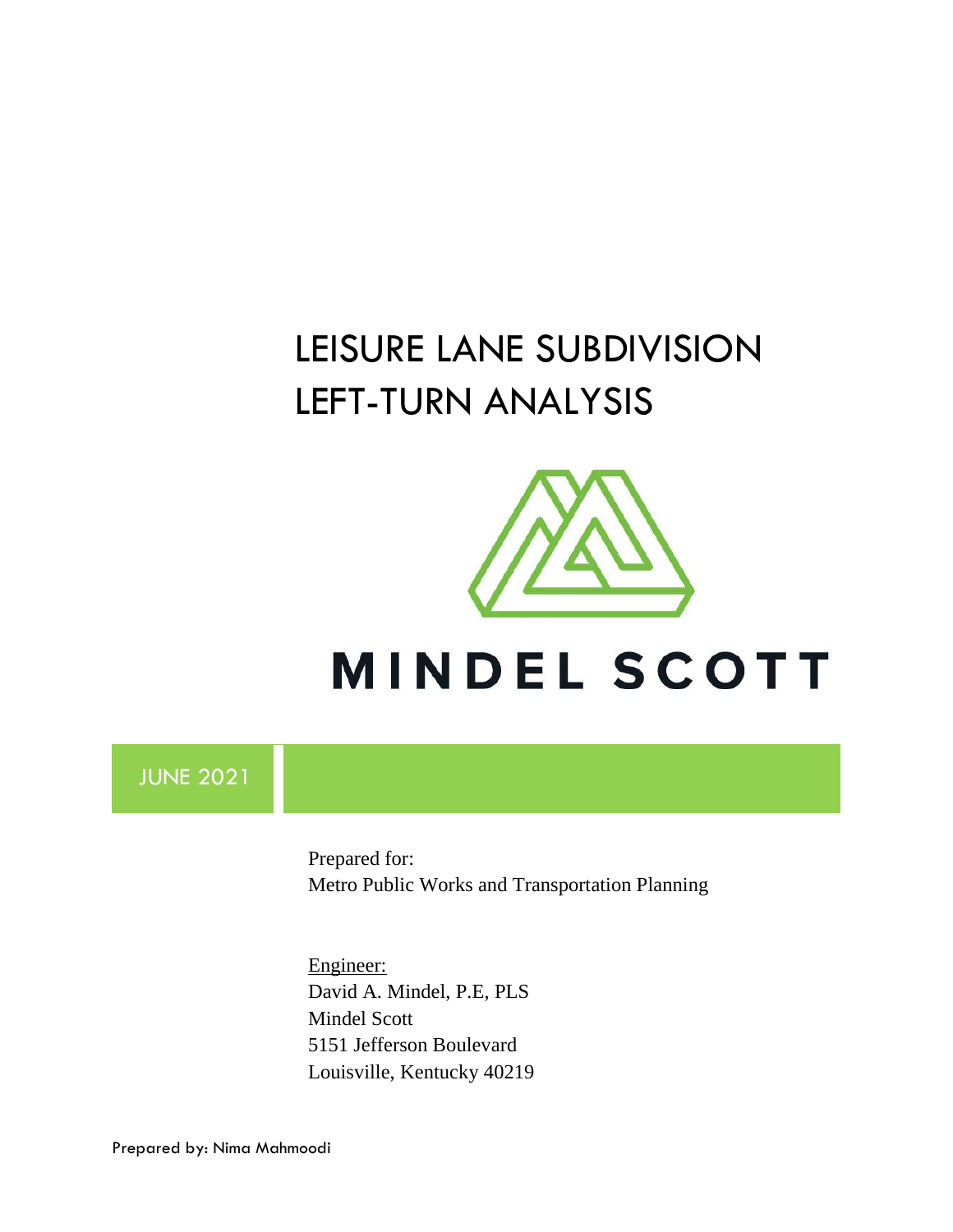#### TABLE OF CONTENTS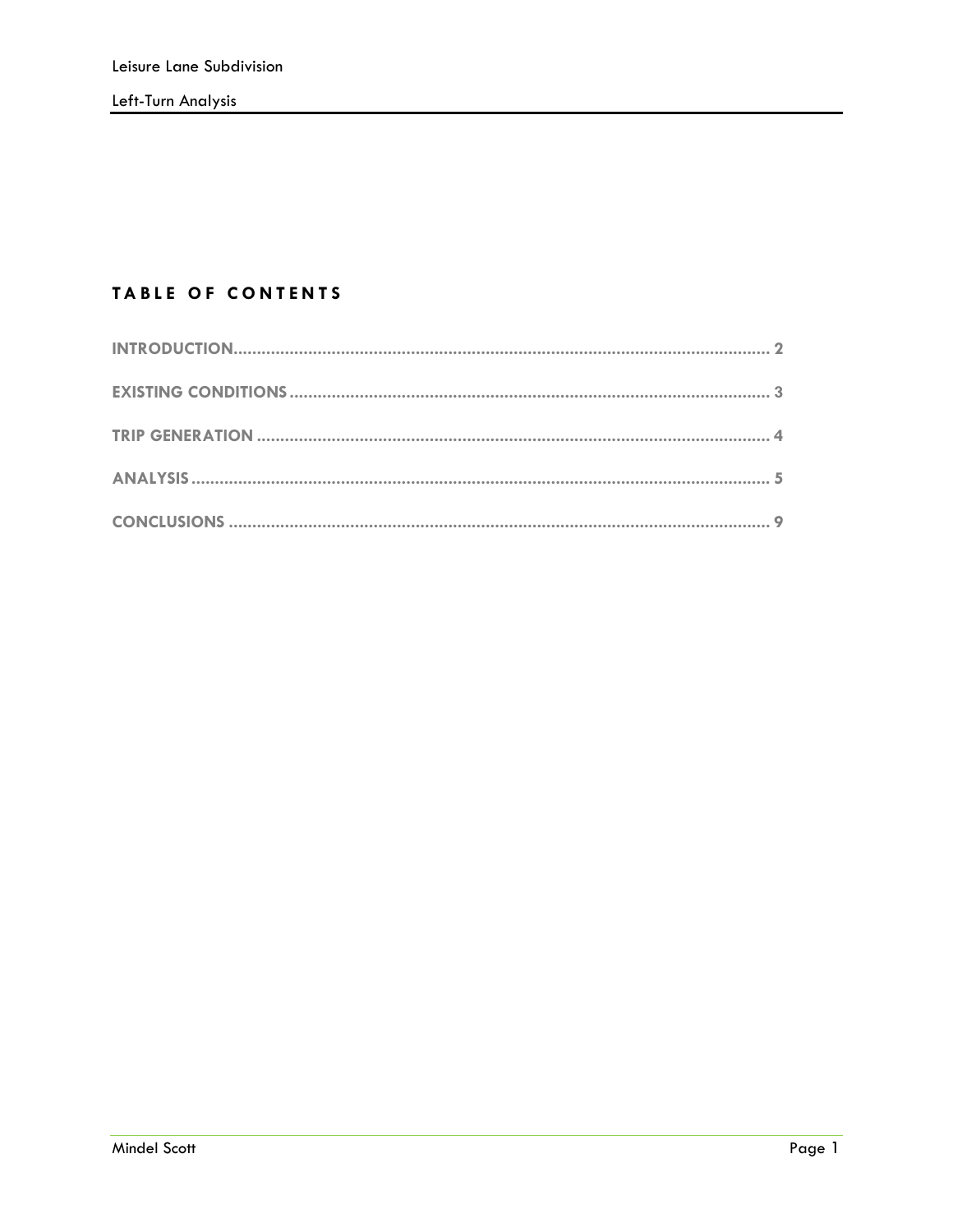## <span id="page-2-0"></span>INTRODUCTION

The preliminary development plan for the proposed subdivision, Leisure Lane, is located at 6406 Leisure Lane in Louisville, Kentucky. The proposed plan shows 49 buildable lots with 2 nonbuildable lots. **Exhibit 1** shows the site location of the proposed project. The primary access to the development will be from Cooper Chapel Road while there will be a secondary access to the proposed neighborhood through the existing Lancewood Road. The purpose of this study is to compare the traffic generated by this proposed subdivision to the Kentucky Transportation Cabinet's Auxiliary Turn Lane Guidance and to confirm whether a left turn lane is warranted on Leisure Lane.

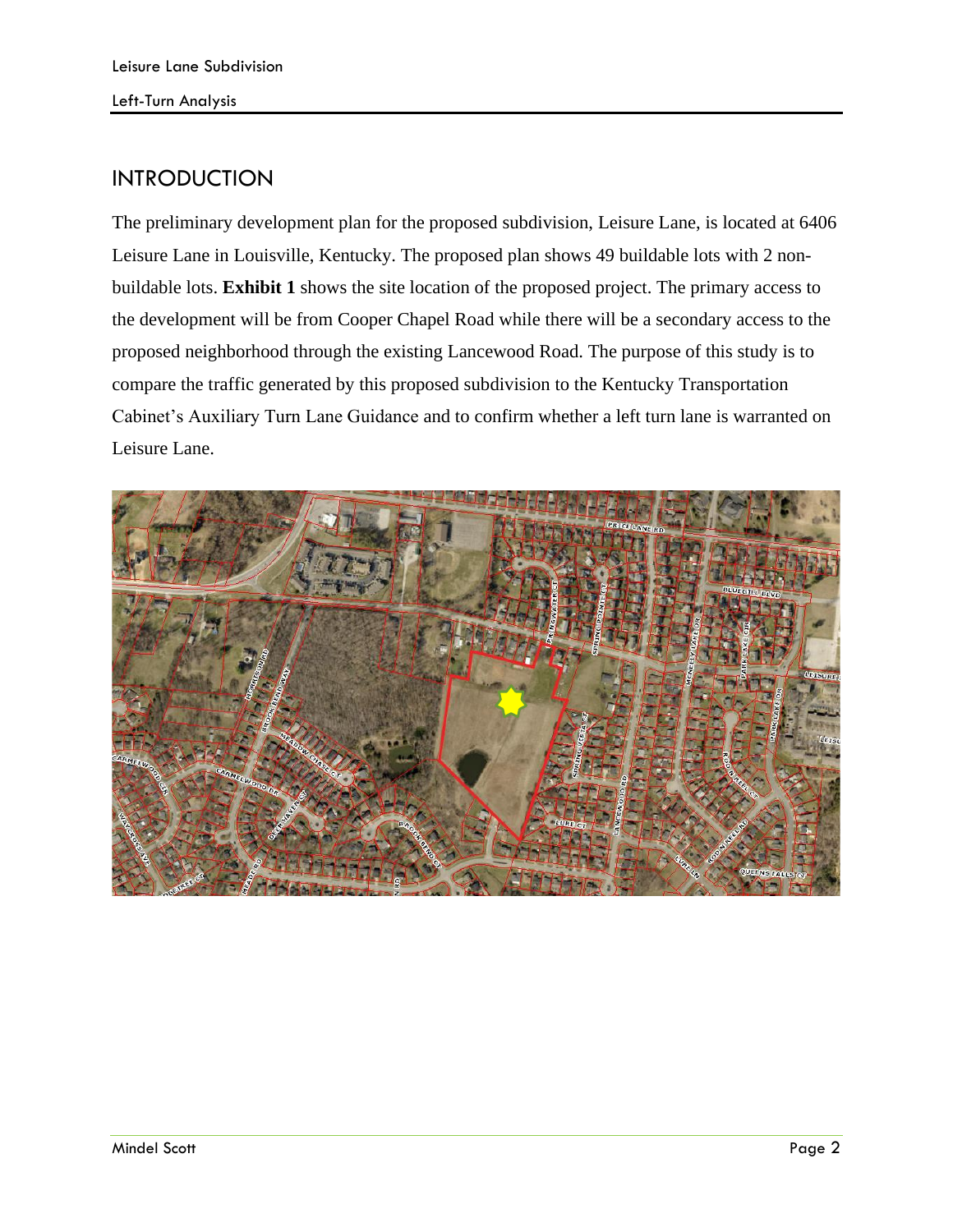# <span id="page-3-0"></span>EXISTING CONDITIONS

Leisure Lane is maintained by the Louisville Metro. Using the Kentucky Transportation Cabinet's Interactive Traffic Count map, the estimated 2019 annual average daily traffic count (AADT) is 7,958 vehicles per day between the intersection of Cooper Chapel Road and Leisure Lane. The estimated K-Factor for this intersection is 0.12, which represents the proportion of annual average daily traffic occurring within an hour. Leisure Lane is a two-lane road with tenfoot-wide lanes and a two-foot paved roll curb. There are four-foot sidewalks present. Analysis of both the A.M. and P.M. hour movement counts for the proposed intersection were done for Leisure Lane with respect to the proposed entrance. This information was collected on Tuesday, May 4<sup>th</sup>, 2021. The A.M. times were collected between 7 A.M. and 9 A.M. whereas the P.M. times were collected between 4 P.M. and 6 P.M. The P.M peak hour occurred between 5:00 P.M. and 6:00 P.M. **Figure 2** below will show the 2021 peak hour traffic volume counts.

<span id="page-3-1"></span>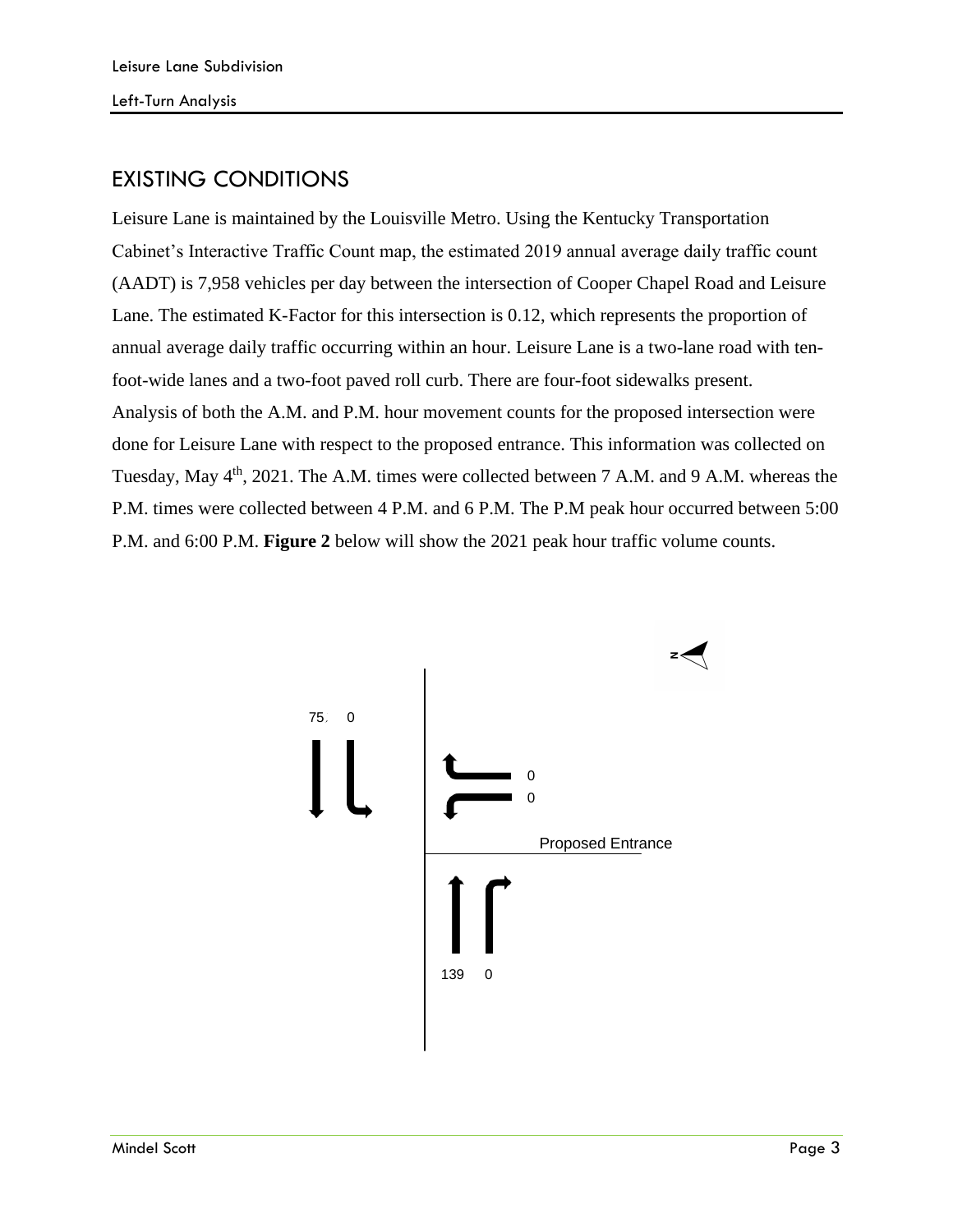# 2022 - FUTURE CONDITIONS

The projected completion year of this project is 2022 therefore the analysis for this project will be done for the year 2022. The volumes along Leisure Lane are projected to increase by 1.5% percent per year based upon historical growth. The P.M. peak hour flow is as followed:



**Figure 3. 2022 No Build Peak Hour Volumes**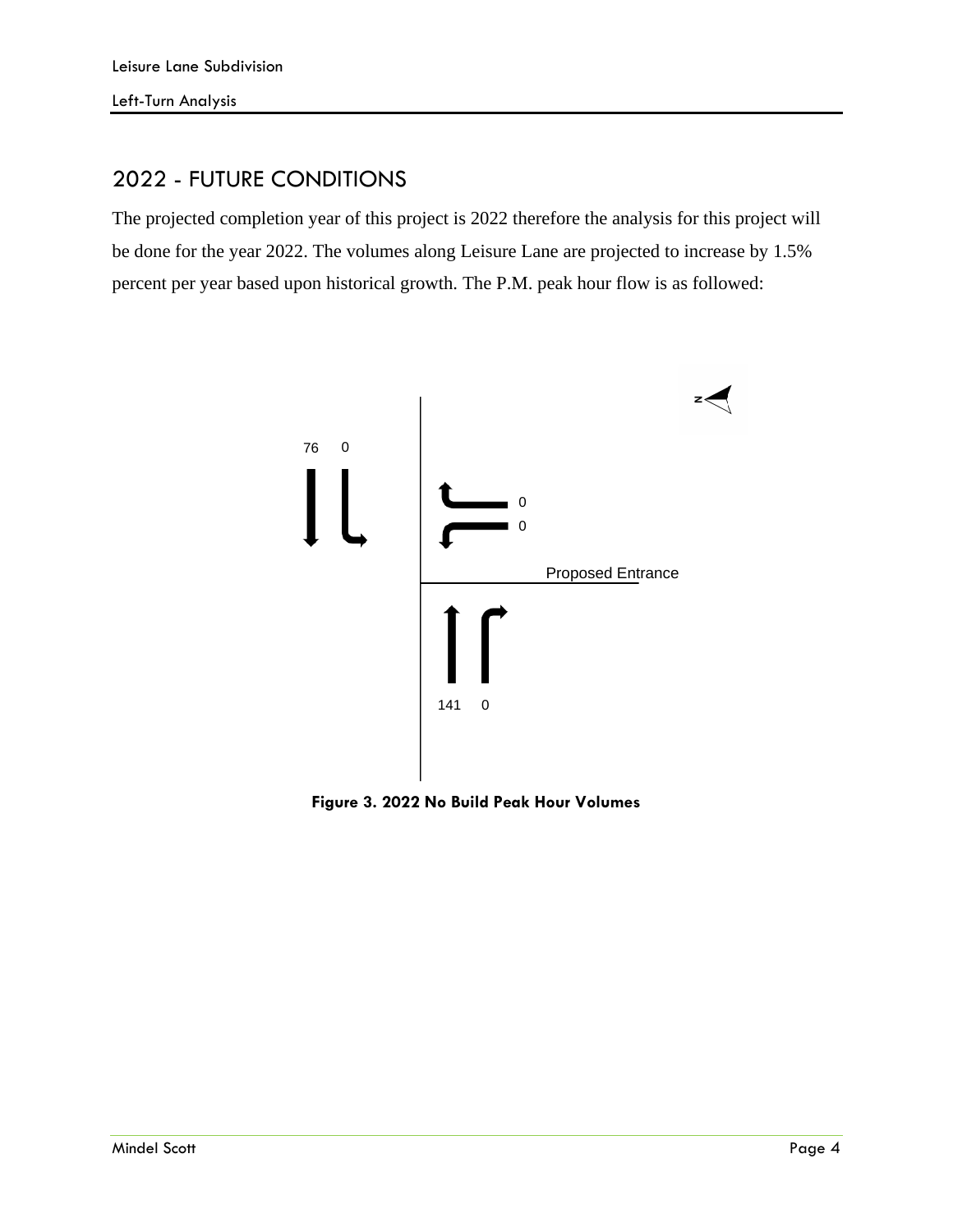#### TRIP GENERATION

The Institute of Transportation Engineers **Trip Generation** Manual, 10<sup>th</sup> Edition contains trip generations rate for a wide range of land uses. This specific development will call for ITE Item Code 210 which explicitly is reserved for Single-Family Detached houses. We have reviewed and determined this to be the best fit for the Leisure Lane Subdivision development. The trip generation results are listed in **Table 1**. The trip generations were assigned with 80 percent to the West and 20 percent to the East based on historical analysis. **Figure 4** will show the trips generated by this development through the peak hour. **Figure 5** will display the individual turning movements that are expected for the year 2022 for the peak hour when the development is complete.

<span id="page-5-0"></span>

|                                  | A.M. Peak Hour |    |     | P.M. Peak Hour |    |     |
|----------------------------------|----------------|----|-----|----------------|----|-----|
| Land Use                         | <b>Trips</b>   | In | Out | <b>Trips</b>   | In | Out |
| Single Family Detached (49 Lots) | 40             | 10 | 30  | 51             | 32 | 19  |

**Table 1. Peak Hour Trips Generated by Site**

Trip Generation Equations that have been used are as followed:

AM Peak Hour –  $T = 0.71(X) + 4.80$ ; Under the assumption of 25% Entering, 75% Exiting

PM Peak Hour –  $Ln(T) = 0.96 Ln(X) + 0.20$ ; Under the assumption of 63% Entering, 37% Exiting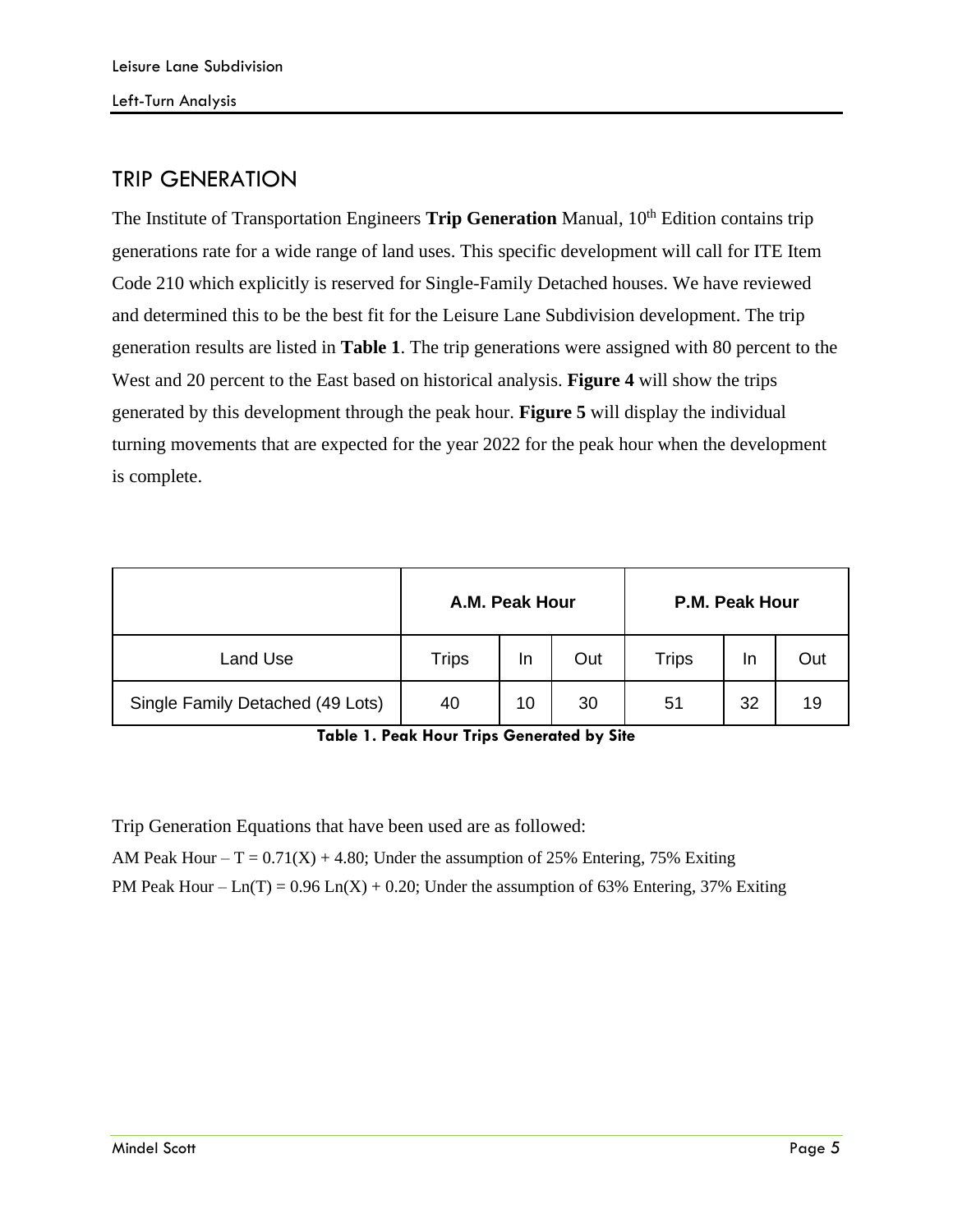## PEAK HOUR TRIPS GENERATED BY SITE

The P.M Peak Hour Trip Generation count is:



**Figure 4. Peak Hour Trips Generated by Site**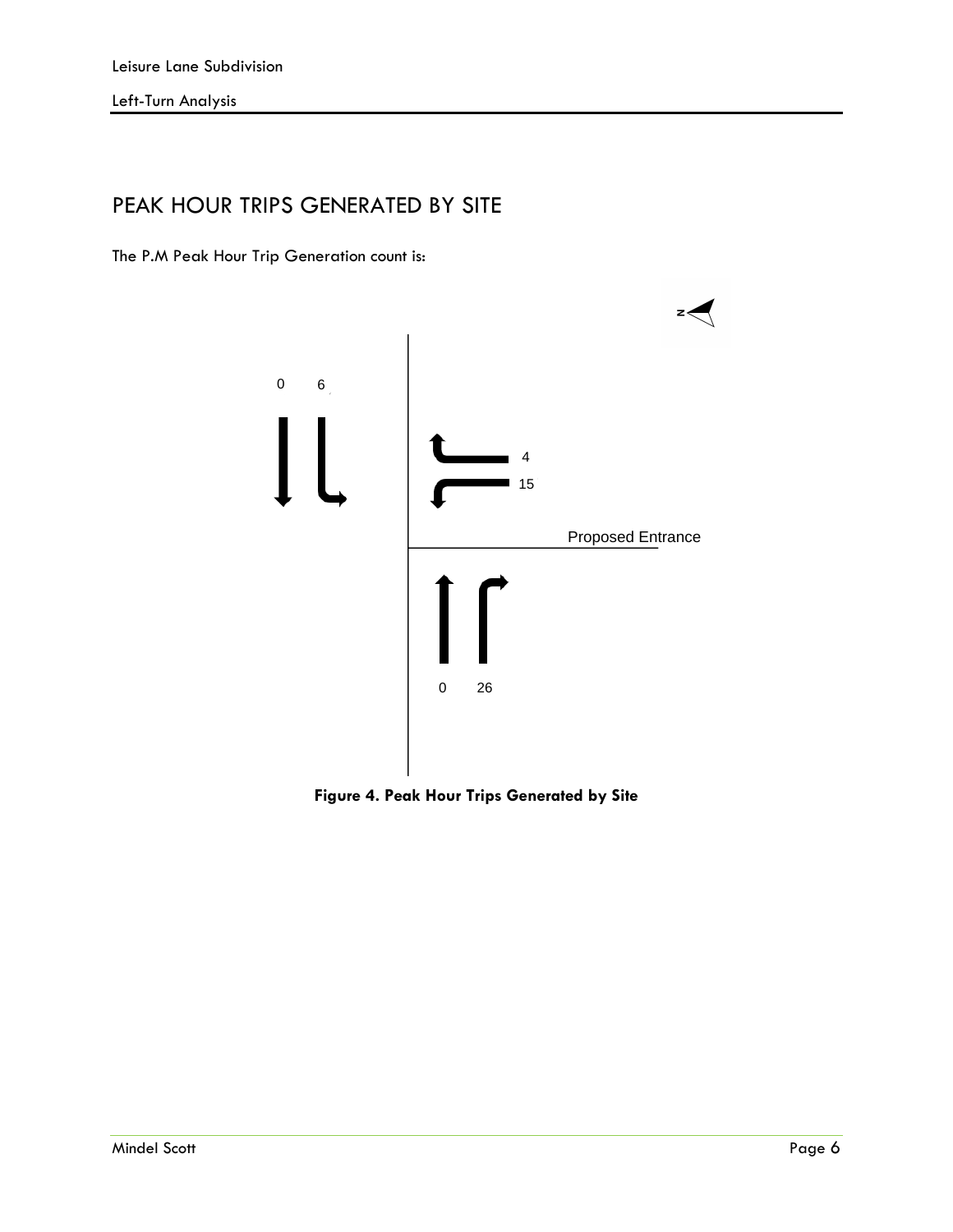# 2022 BUILD PEAK HOUR VOLUMES



**Figure 5. 2022 Build Peak Hour Volumes**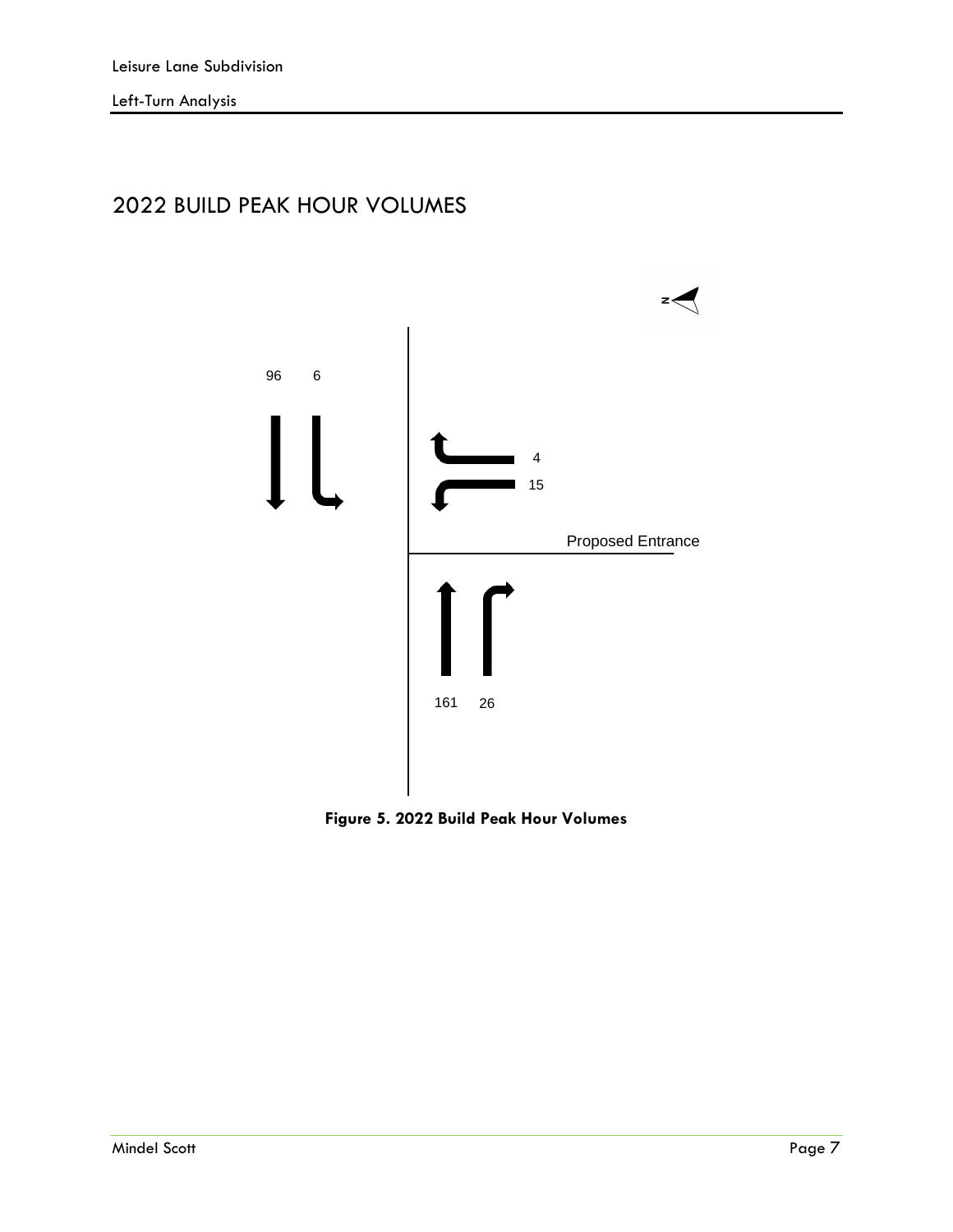#### ANALYSIS

The proposed entrance was evaluated for a left-turn lane utilizing the Kentucky Transportation Cabinet's Highway Design Manual. Analyzing the volumes from the figure before, no turn lane will be required at the proposed entrance.

<span id="page-8-0"></span>

Note: This spreadsheet is intended to supplement the quidance provided in the Auxiliary Turn Lane policy outlined in the KYTC Highway Design Manual. This policy should be fully reviewed and understood prior to using this application.